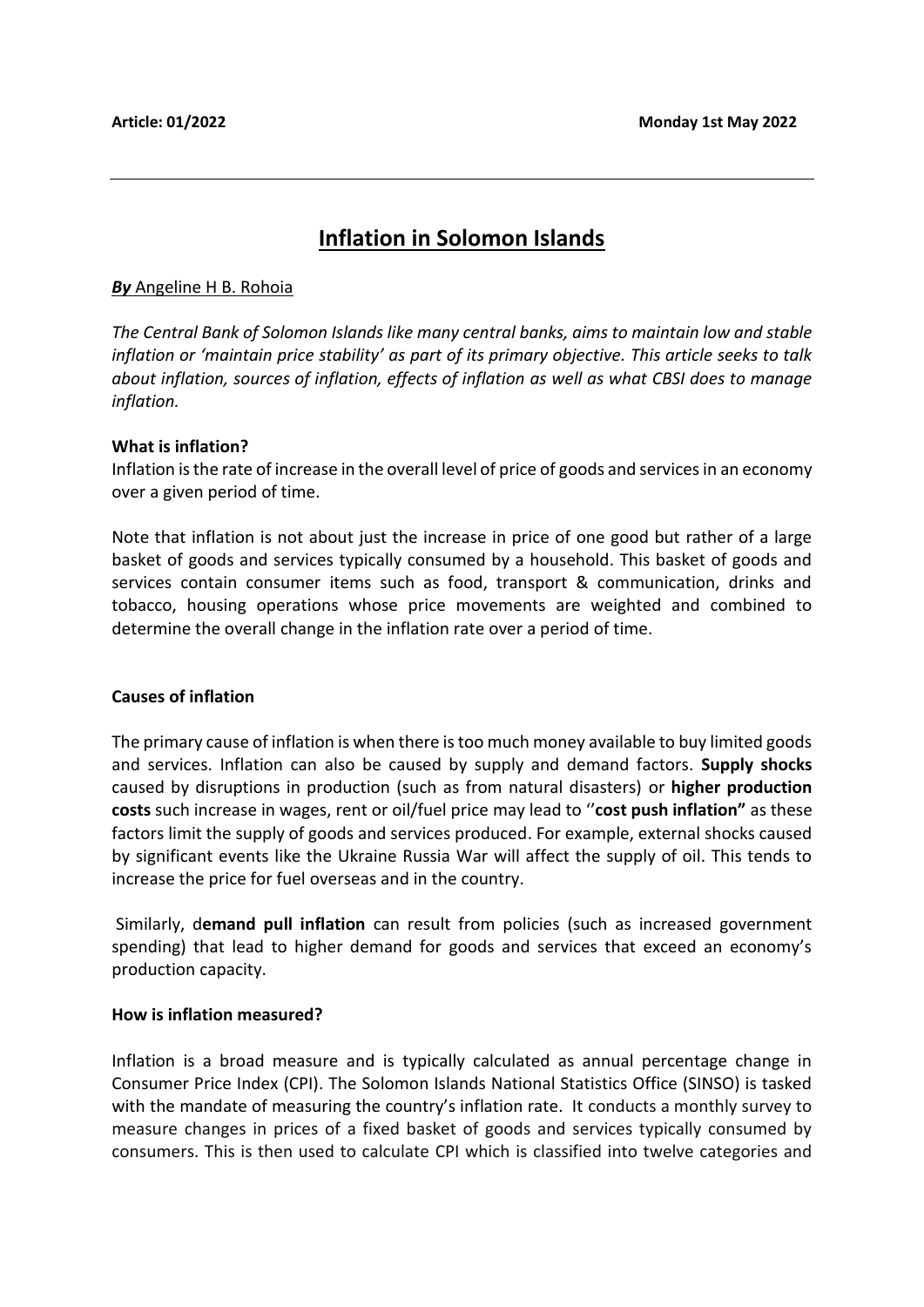assigned weights based on consumption patterns identified in a separate survey called the Household Income & Expenditure Survey (HIES) (Chart 1).



Source: SINSO

## **Headline inflation trend**

The latest national headline inflation eased to 2.1% in January 2022 from 2.5% at end of December 2021 (Figure 1). The outcome was driven by the slow-down in domestic inflation in January to 0.9% from 1.9% in December. In contrast, imported inflation surged to 5.2% in January from 4% in the prior month reflecting the price increases in imported food a and fuel items over the period.



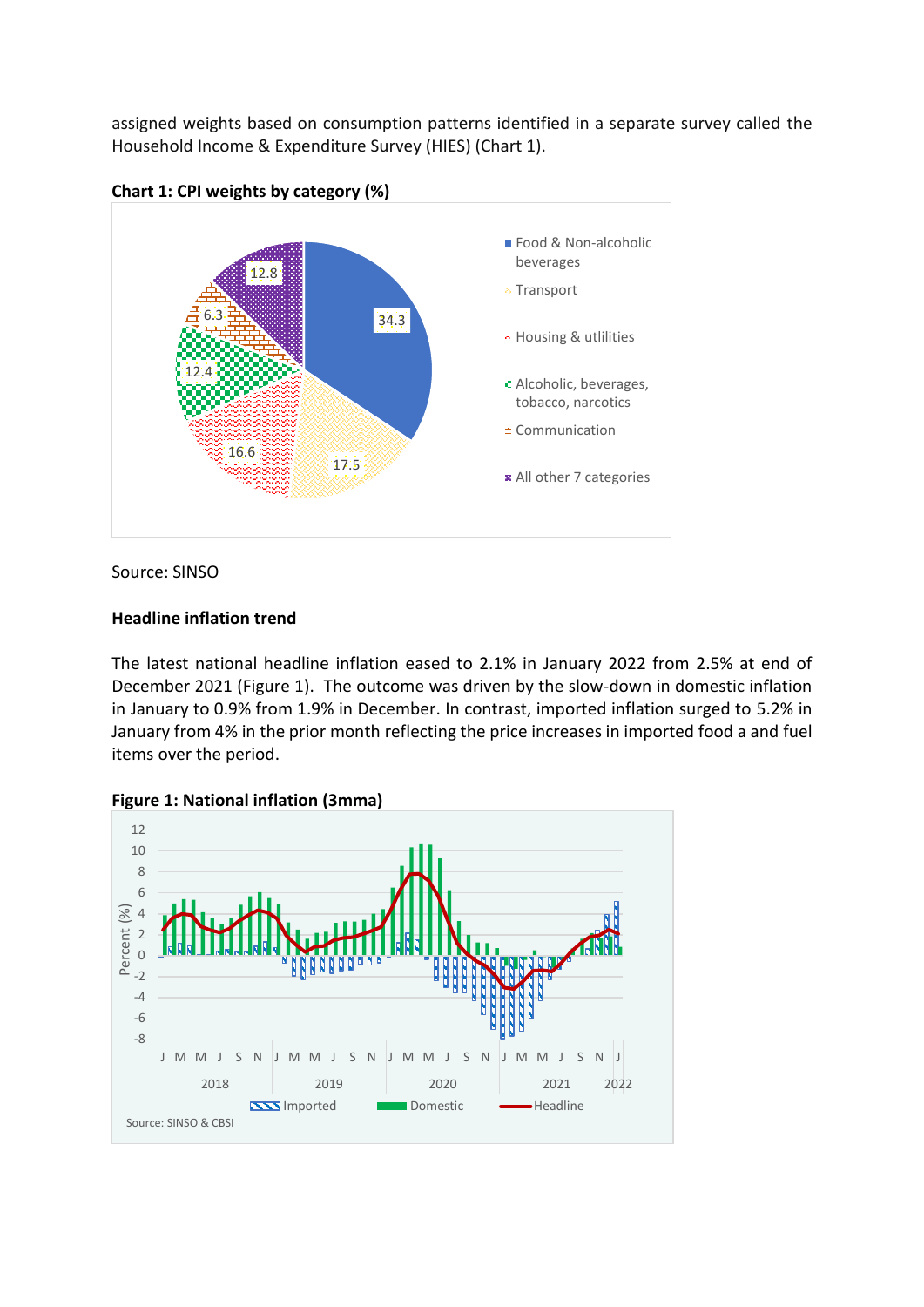## **What are the effects of inflation/impact of inflation?**

Inflation is both good and bad depending on how much there is.

On the positive side, little/small inflation can help to promote economic activities or increase production activities, contributing to overall growth in the economy. For example, a producer may see an increase in price of a good or service as a way to earn more money, the producer is encouraged to invest more and hire more people to increase production of that good/service.

On the negative side, too much inflation is not good for the economy. The following reasons are why too much inflation is not good for the economy

- ➢ Firstly, when price increases *purchasing power decreases causing real income to fall:*  this means that as wages and income stay the same, your purchasing power falls meaning that you will purchase less goods for that same amount of money. This makes you relatively poor as your ability to purchase the same amount of goods falls.
- ➢ *Income redistribution:* When prices increase sharply a consumer/business may face the economic choice of having to prioritize expenditure on important needs/items. For example, when prices increase, and a consumer's income stay the same, a consumer may forego the purchase of new clothes to meeting food for the week or an outstanding monthly water bill.
- ➢ *Wage inflation can harm businesses:* High inflation can lead to an increase in wages as people look to protect their real incomes. This can lead to a rise in unit labour costs and lower profits for businesses.
- ➢ *High domestic inflation can increase cost of local exports:* High inflation can make our country's exports expensive leading to lower demand for its exports.

On the other hand, too much deflation is also not good for the economy. Deflation refers to the reduction in the general level of prices in an economy. A continuous deflation may hurt the economy as consumers may halt spending in anticipation that prices will reduce further and producers too may be discouraged to produce goods and services from lower price and slower sales. A combine effect of reduce spending and fall in production can weaken the economy.

## **Relevance of Inflation for CBSI**

Unlike other countries, the CBSI does not have a formal inflation target rate compared to countries such as Australia and New Zealand. As a Small open economy highly vulnerable to both domestic and external shocks, Solomon Islands closely monitors the country's inflation rate and ensures that it is broadly contained within a single-digit range. The Central Bank